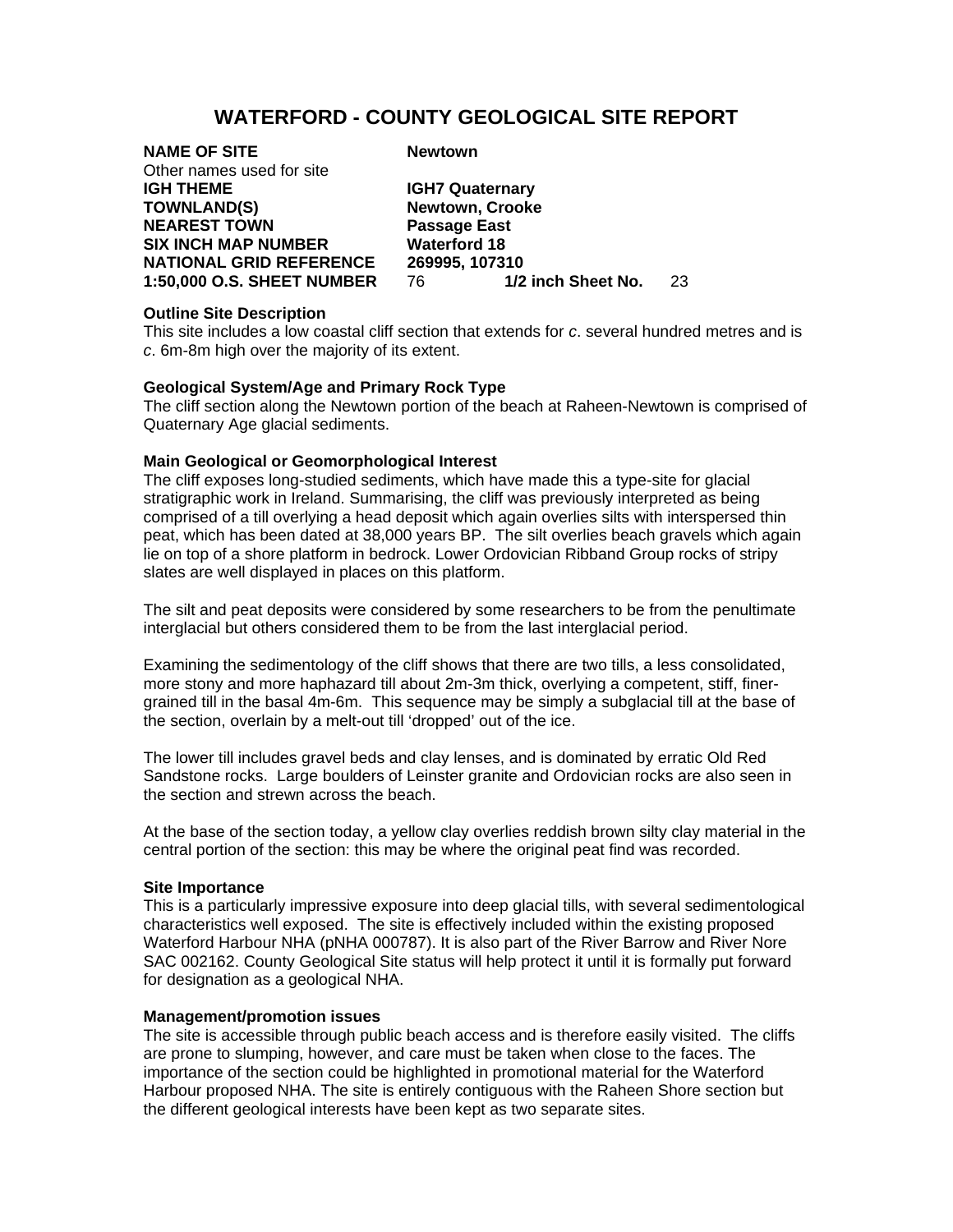

Newtown section looking north.